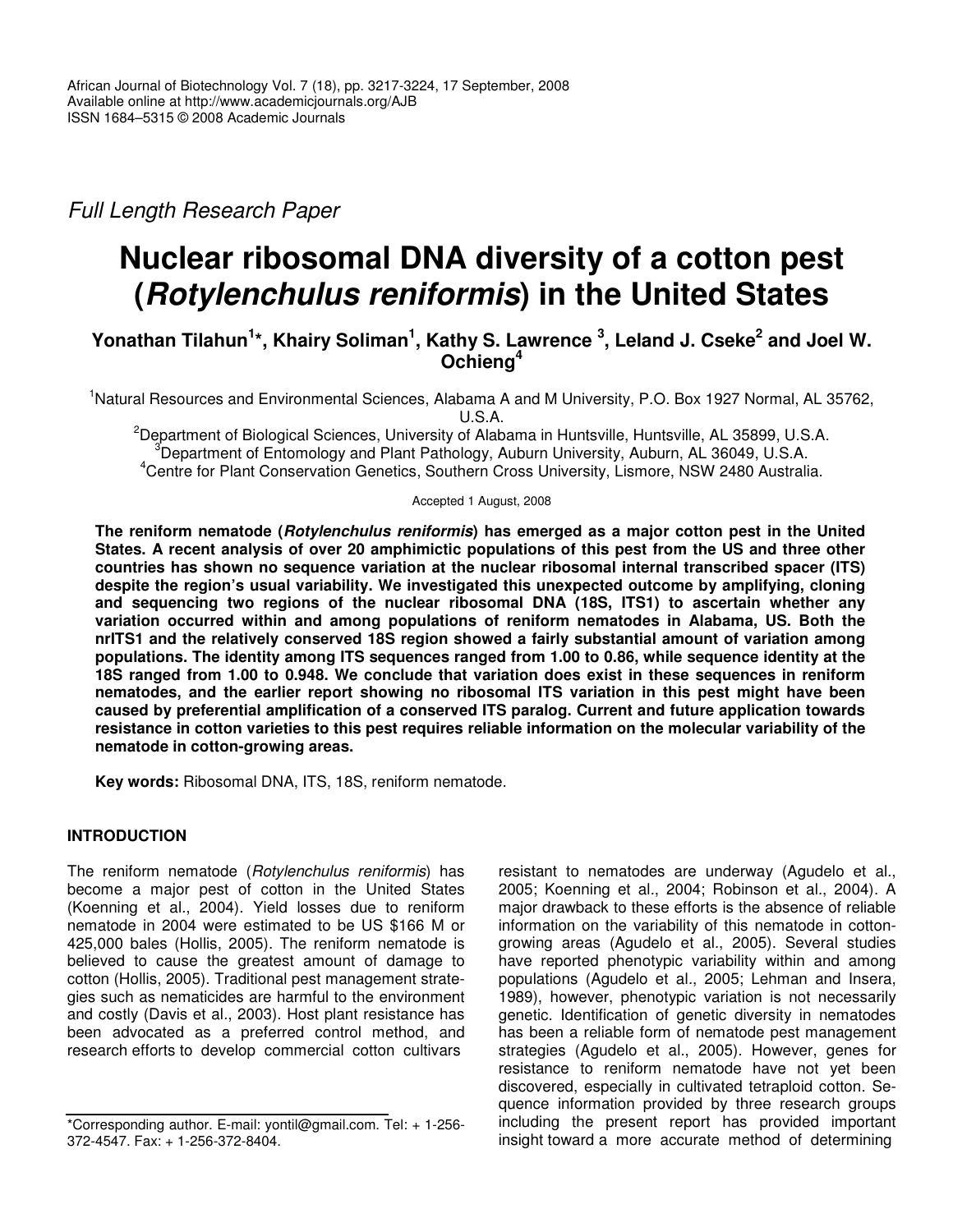genetic variability in nematodes such as reniform nematode.

In a recent effort to quantify the level of both morphometric and molecular genetic diversity within and among populations of reniform nematodes in cottongrowing areas of the United States, Agudelo et al*.* (2005) analyzed morphometric variability as well as variation at the first internal transcribed spacer of the nuclear ribosomal DNA (ITS1). The authors used a total of 27 populations (20 from the US, two each from Brazil and Colombia, one population from Honduras and two populations from Japan). Twenty six populations comprised both sexes (amphimictic), while the population from Japan contained no males and was considered parthenogenic. For simplicity, the abbreviation AEA will be used to represent Agudelo et al*.* (2005) in subsequent citations. AEA amplified DNA from two to five individual samples per population made up of 40 - 100 individuals, and sequenced multiple clones per individual. This work was very important, being the first published evaluation of molecular genetic diversity of *R. reniformis* in the United States.

As mentioned, the study was composed of a wide geographic scale covering 10 states of the US as well as four countries outside of the US. Although reasonable phenotypic polymorphisms were recorded, AEA reported observing no polymorphic nucleotide site for 26 populations, except one population from Japan, which showed 11.78% divergence from the rest (Agudelo et al*.,* 2005). In the words of AEA, "All amphimictic populations were identical for their ITS1 sequence, but several are distinguishable by their morphometrics and (or) host preferences." AEA suggested that the lack of ITS1 diversity in this pest could result from a lack of geographic barriers or a recent very rapid radiation from a common origin. The latter case, they argued, could impose a genetic bottleneck effect resulting from a limited number of introductions, such as passive transport by human activities.

While the explanation given by AEA was the most parsimonious and convincing in the context of the data obtained, we believed this outcome with reluctance, because of our experience with molecular markers (including ITS) and theoretical expectations. The ITS region is generally variable in most life forms, even within populations (and sometimes records intra-individual variability). This gene has been shown to be highly variable (Amiri et al*.*, 2002; Floyd et al*.,* 2002). Indeed, AEA were aware of this expectation and cited cases (De Ley et al*.*, 1999; Hugall et al*.*, 1999) in which "this marker has been considered too variable to be used for determining the relationships among nematode populations" (Agudelo et al*.*, 2005). We have embarked on a large project to study the pattern of variation among populations of reniform nematodes in the US. We found it prudent to use a cheaper and efficient method to first

survey the prospect of finding any variation among populations, which happened to coincide with the report by AEA. We sequenced the usually variable ITS1 region as well as the more conserved 18S region of the nuclear ribosomal DNA (rDNA) in several nematode populations from cotton-growing areas of Alabama. To obtain rapid results, we combined nematodes from the same population into DNA pools. Our results show a definitive explanation for the AEA report in addition to a more clear description of what is occurring in the regions used for molecular, phylogenetic identification of the reniform nematode.

We are aware that the nuclear rDNA may occur in multiple copies in some genomes. The existence of paralogs would thus make it difficult to distinguish between intra- and inter-individual variations. In this particular study, however, our aim was not to precisely quantify this variation. Rather, as indicated earlier, we utilized DNA pools as a much simpler and faster preliminary method in order to evaluate an earlier report showing that no variation existed at this locus in amphimictic reniform nematodes. The assumption was that variation in the reinform isolates (especially with respect to the 18S rDNA sequence), would correspond to geographic or edaphic properties. An additional advantage of using pooled DNA is the capacity to identify allelic variants, if any were present, in a mixed population.

#### **MATERIALS AND METHODS**

#### **Sample locations**

Soil samples from nematode-infested cotton fields were obtained from seven locations in five counties in Alabama through two repositories: the Alabama Agricultural Research Station at Belle Mina and the Plant Diagnostics Laboratory, Auburn University. Soil samples obtained from Belle Mina were from counties in Northern Alabama and were designated Limestone county Anderson farm (AL), Lawrence county Haney farm (LH), Lawrence county Posey farm (LP), Morgan county farm unknown (LC), and Morgan county Collins farm (MC), while those from Auburn University were from the counties in southern Alabama and were designated Autauga county farm unknown (AC) and Escambia county farm unknown (EC) (Figure 1). Soil samples were collected from the root zones of infected cotton plants using an established protocol found at http://www.aces.edu/dept/plantdiagnosticlab/form2.htm. A population was defined as a cotton field for this analysis. Nematodes were extracted from 100 cm<sup>3</sup> soil samples using gravity screens and 40% w/w sucrose centrifugal flotation (Jenkins, 1964). *R. reniformis* was identified by microscopic examination and distinguished by stylet length, vulva position, head shape, tail shape, and the presence of males with distinct spicules on tail ends (Robinson et al*.*, 1997). After morphometric identification of each nematode and species confirmation, eight adult nematodes were placed in 25 µL of sterile distilled water, manually ruptured with a Shepherd's dental hook, and 10 aliquots of a given population were pooled (250 µL total).

## **DNA extraction and PCR amplification**

Nematode DNA extraction method of Harris et al. (2001)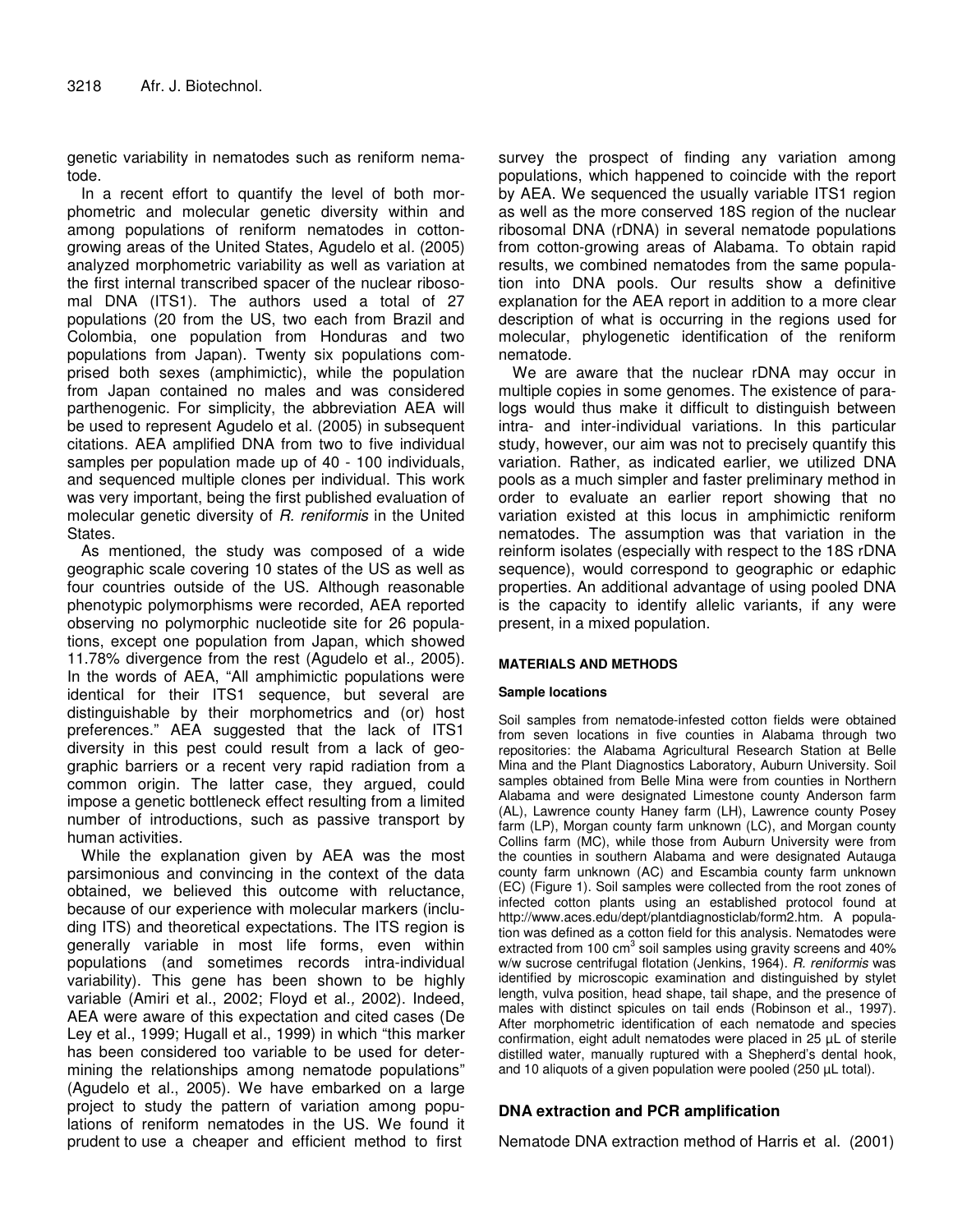

**Figure 1.** Map of Alabama showing the areas where samples were obtained.

was adopted. Amplifications of the ITS1 regions were carried out using ITS1F primer located in the 3' portion of the 18S rRNA gene approximately 190 bp from its junction with the first internally transcribed spacer (ITS1), and ITS1R primer located in the first 20 bp of the 5.8S (Powers et al*.*, 1997). Amplifications of the 18S regions were carried out using 18S primer pairs (Cherry et al*.*, 1997), both located in the 3' portion of the 18S gene, about 630 bases apart.

A PCR reaction for each population was performed using a 10 µL aliquot of the pooled nematode DNA in a 50 µL reaction containing 100 µM dNTPs (Promega, Madison, WI), 2.5 U Platinum High Fidelity Taq Polymerase, PCR 1X buffer, 2.5 mM MgSO<sub>4</sub> (Invitrogen-Life Technologies Carlsbad, CA) using either the 18S or the ITS1 primer-pairs while including a negative control containing no DNA. Amplifications were carried out in an MJ Research PTC-200 PCR engine (MJ Research, Inc., Watertown, MA) using the touchdown parameters of Harris et al*.* (2001). Thermal cycles consisted of 2 min and 45 s at 94˚C; 9 cycles of 1 min at 94˚C, 45 s at 64˚C decreasing 1˚C for each cycle, and 2 min at 72˚C; followed by 29 cycles of 1 min at 94˚C, 45 s at 55˚C, 2 min at 72˚C; and a final elongation step of 10 min at 72˚C. Successful amplifications were confirmed by electrophoresis of an  $8$   $\mu$ L aliquot of PCR product on a 1% agarose gel. Successful PCRs showing an amplified product of expected size were stored at -20˚C.

#### **DNA cloning and sequencing**

PCR products were cloned using a one-shot TOPO TA Cloning Kit for Sequencing (Invitrogen-Life Technologies, Carlsbad, CA, USA) and plasmid DNA was isolated using a Qiaquick Spin Miniprep Kit (Qiagen, Valencia, CA). Five clones showing a positive insert were selected for sequencing. Samples were prepared with BigDye Terminator Cycle Sequencing Ready Reaction Kit (Applied Biosystems, Foster City, CA) according to the manufacturer's instructions. Reactions for forward and reverse sequences of each clone were carried out using M13 forward and M13 reverse primers provided in the TOPO TA Cloning Kit for Sequencing (Invitrogen-Life Technologies, Carlsbad, CA, USA). Sequencing reac-tions were carried out as follows: 24 cycles of 1˚C/s to 96˚C, 96˚C for 10 s, 1˚C/s to 50˚C, 50˚C for 5 s; 1 ˚C/s to 60˚C for 4 min; 1˚C/s to 4˚C. Sequence products were separated on an ABI 3100 DNA Sequencer (Applied Biosystems, Foster City, CA).

### **Sequencing analysis and multiple sequence alignment**

A total of 59 clones were sequenced in both the 5' and 3' directions. The resulting 118 sequences were assembled by clone identity using CAP3 program (Huang and Madan,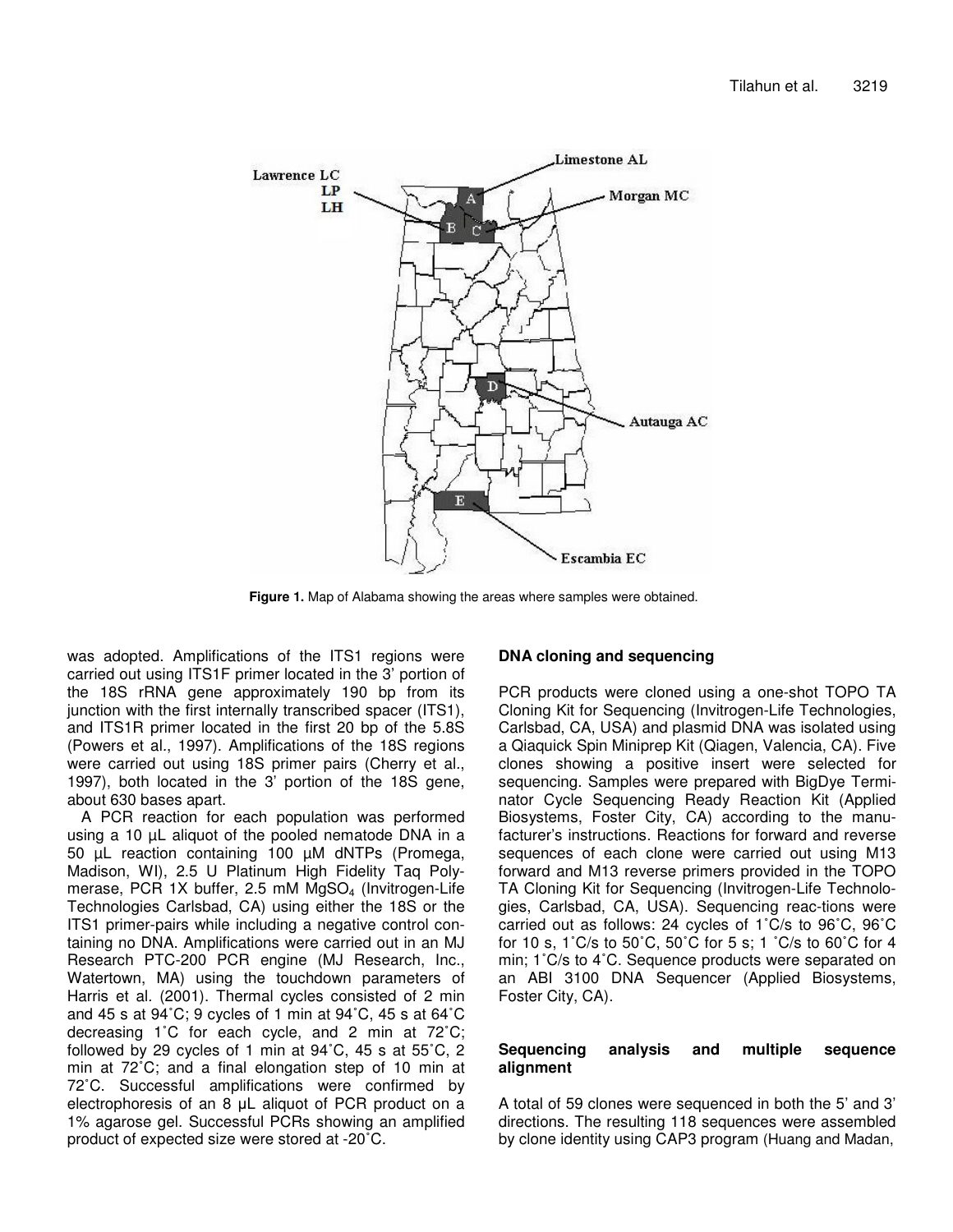| <b>Sequence</b>  | <b>EC09</b> | <b>EC07</b> | Amph  | <b>EC02</b> | <b>LH01</b> | <b>EC03</b> | <b>EC06</b> | AY191a | AY192a | <b>AC01</b> | <b>EC18</b> | Agu-p | AY190-p |
|------------------|-------------|-------------|-------|-------------|-------------|-------------|-------------|--------|--------|-------------|-------------|-------|---------|
| Escambia(SA)EC10 | 1.000       | 0.989       | 0.989 | 0.989       | 0.989       | 0.986       | 0.989       | 0.989  | 0.989  | 0.959       | 0.915       | 0.870 | 0.877   |
| Escambia(SA)EC09 |             | 0.989       | 0.989 | 0.989       | 0.989       | 0.986       | 0.989       | 0.989  | 0.989  | 0.959       | 0.915       | 0.870 | 0.877   |
| Escambia(SA)EC07 |             |             | 1.000 | 000.        | 1.000       | 0.996       | 1.000       | 1.000  | 1.000  | 0.969       | 0.925       | 0.867 | 0.873   |
| Agudelo-Amph     |             |             |       | 1.000       | 1.000       | 0.996       | 1.000       | 1.000  | 1.000  | 0.969       | 0.925       | 0.867 | 0.873   |
| Escambia(SA)EC02 |             |             |       |             | 1.000       | 0.996       | 1.000       | 1.000  | 1.000  | 0.969       | 0.925       | 0.867 | 0.873   |
| Lawrence(NA)LH01 |             |             |       |             |             | 0.996       | 1.000       | 1.000  | 1.000  | 0.969       | 0.925       | 0.867 | 0.873   |
| Escambia(SA)EC03 |             |             |       |             |             |             | 0.996       | 0.996  | 0.996  | 0.966       | 0.922       | 0.863 | 0.870   |
| Escambia(SA)EC06 |             |             |       |             |             |             |             | 1.000  | 1.000  | 0.969       | 0.925       | 0.867 | 0.873   |
| AY335191-Amph    |             |             |       |             |             |             |             |        | 1.000  | 0.969       | 0.925       | 0.867 | 0.873   |
| AY335192-Amph    |             |             |       |             |             |             |             |        |        | 0.969       | 0.925       | 0.867 | 0.873   |
| Autauga(SA)AC01  |             |             |       |             |             |             |             |        |        |             | 0.942       | 0.877 | 0.883   |
| Escambia(SA)EC18 |             |             |       |             |             |             |             |        |        |             |             | 0.860 | 0.867   |
| Agudelo-Parth    |             |             |       |             |             |             |             |        |        |             |             |       | 0.993   |

**Table 1.** Pairwise sequence identity among *Rotylenchulus reniformis* sequences at the nrITS1 region.

Agudelo (Agu-)- Agudelo et al. (2005); Amp- Amphimictic; Parth- parthogenic; A or P- amphimictic or parthogenic according to Agudelo et al. (2005). Sequences in boldface are identital (1.00) and have <sup>a</sup> GC content lower than 72%.

1999). The assembled sequences were trimmed for vector sequence by comparison to vector sequences in GenBank using the VecScreen tool (http://www.ncbi.nlm.nih.gov/VecScreen/). Any bacterial contamination that may have occurred in the early stages of DNA isolation and that may have been carried through was identified during the BLAST search. Bacterial contamination was subsequently removed. A total of fifty-two 18S sequences and sixteen ITS1 sequences with good quality were chosen for further analysis. Ribosomal 18S and ITS1 sequences were screened by standard nucleotide-nucleotide BLAST against all sequences in GenBank on the NCBI website (http://www.ncbi.nlm.nih.gov/BLAST) in order to detect homology to archived nematode 18S and ITS1 sequences, respectively. Further, all sequences were compared against themselves using local BLAST server for determining the similarity of sequences within the dataset. A total

of 52 sequences from seven nematode pools were obtained, aligned, and deposited to Gen-Bank under accession numbers AY373658 through AY373537. In addition to sequences obtained in this study, we included the two ITS sequences shared by all amphimictic and parthenogenic *R. reniformis* respectively, published by AEA. For comparison, three *R. reniformis* ITS sequences in GenBank (AY335190; AY335191; AY335192) were included. Sequences were aligned (18S and ITS1 independently) using the CLUSTALW applica-tion embedded in the BioEdit Sequence Alignment Editor software (http://www.mbio.ncsu.edu/BioEdit/). Multiple sequence alignment was further edited manually using Jalview (http://www.ebi.ac.uk/jalview/). Incomplete sequences or those comprising less than 90% of the targeted length (as <sup>a</sup> result of read-length problems rather than indels) were excluded from the analysis. Sequence identity, as

well as neighbour-joining clustering was computed using BioEdit analysis software (http://www.mbio.ncsu.edu/BioEdit/).

This study reports genetic variation at the nuclear ribosomal ITS1 in *R. reniformis* from a narrow geographic range (Alabama) as would be expected from theory and from previous work on other nematode species. The nrITS1 region showed <sup>a</sup> substantial amount of variation among populations analyzed. The new sequences were also polymorphic when compared to the sequences of AEA, and to the GenBank sequences of Iwahori and Sano (unpublished). The identity among sequences ranged from 1.00 to 0.86 (Table 1). Comparisons showed that all sequences recovered in this study were more homologous to amphimictic groups identified by AEA. Sequence identity among amphimictic types ranged from 0.915 to 1.00; however, the two parthenogenic sequences (AY335190 and the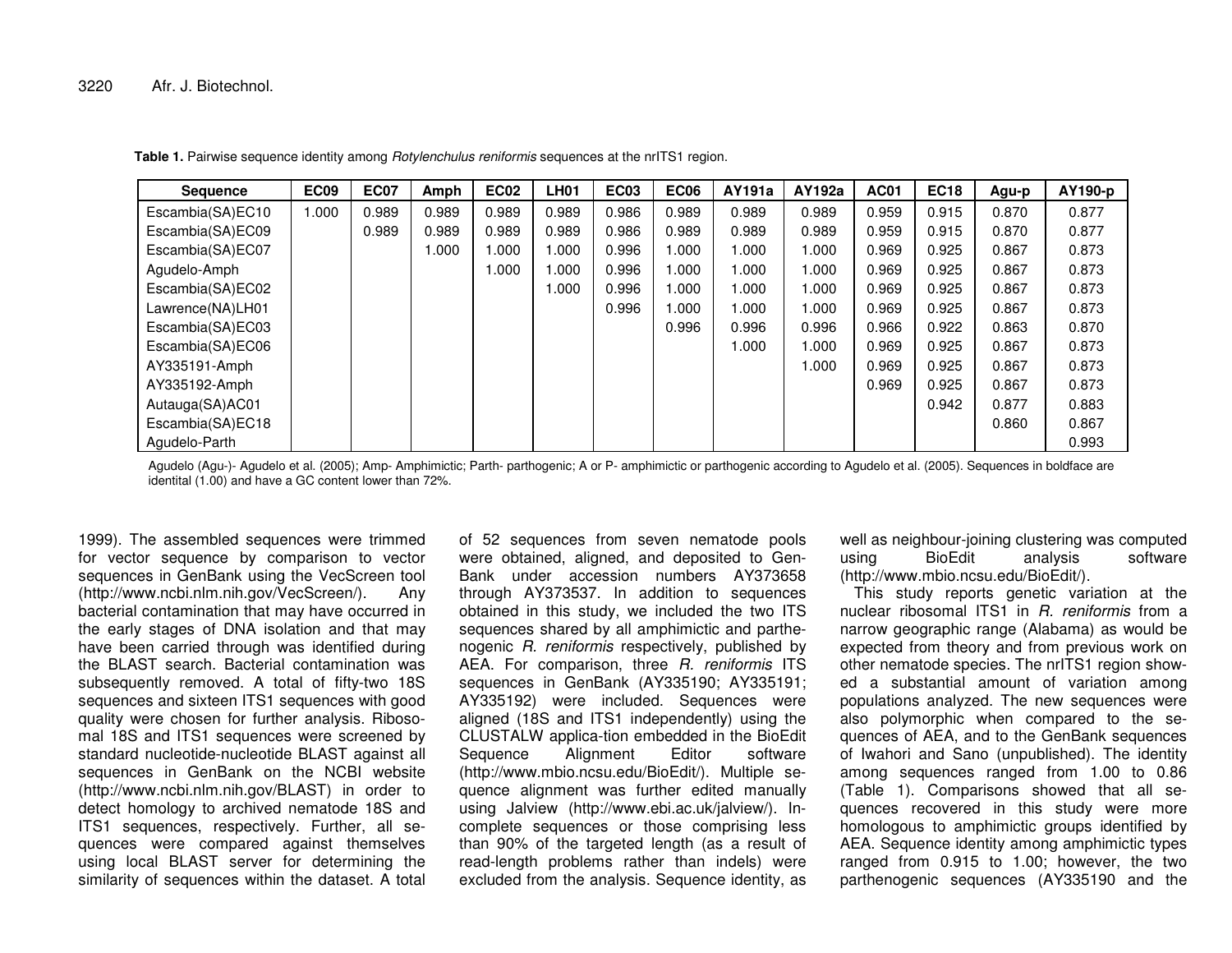| Seq->            | LC09  | LH <sub>09</sub> | EC07  | LP06  | LH10  | LC05  | AC05  | AC01  | LC04  | EC04   | AL01  | AC <sub>06</sub> | MC02  | <b>LP03</b> | EC02  | MC <sub>03</sub> | LH06  | <b>LC08</b> | AL <sub>04</sub> | MC06  | EC <sub>10</sub> |
|------------------|-------|------------------|-------|-------|-------|-------|-------|-------|-------|--------|-------|------------------|-------|-------------|-------|------------------|-------|-------------|------------------|-------|------------------|
| LP <sub>08</sub> | 0.995 | 0.997            | 0.997 | 0.987 | 0.995 | 0.955 | 0.953 | 0.955 | 0.955 | 0.955  | 0.955 | 0.955            | 0.965 | 0.955       | 0.953 | 0.953            | 0.955 | 0.962       | 0.995            | 0.990 | 0.995            |
| LC09             |       | 0.997            | 0.997 | 0.992 | 1.000 | 0.955 | 0.953 | 0.955 | 0.955 | 0.955  | 0.955 | 0.955            | 0.965 | 0.955       | 0.953 | 0.953            | 0.955 | 0.967       | 1.000            | 0.995 | 0.995            |
| LH09             |       |                  | 1.000 | 0.990 | 0.997 | 0.958 | 0.955 | 0.958 | 0.958 | 0.958  | 0.958 | 0.958            | 0.967 | 0.958       | 0.955 | 0.955            | 0.958 | 0.965       | 0.997            | 0.992 | 0.997            |
| EC07             |       |                  |       | 0.990 | 0.997 | 0.958 | 0.955 | 0.958 | 0.958 | 0.958  | 0.958 | 0.958            | 0.967 | 0.958       | 0.955 | 0.955            | 0.958 | 0.965       | 0.997            | 0.992 | 0.997            |
| LP06             |       |                  |       |       | 0.992 | 0.953 | 0.950 | 0.953 | 0.953 | 0.953  | 0.953 | 0.953            | 0.962 | 0.953       | 0.950 | 0.950            | 0.953 | 0.965       | 0.992            | 0.987 | 0.987            |
| LH10             |       |                  |       |       |       | 0.955 | 0.953 | 0.955 | 0.955 | 0.955  | 0.955 | 0.955            | 0.965 | 0.955       | 0.953 | 0.953            | 0.955 | 0.967       | 1.000            | 0.995 | 0.995            |
| LC05             |       |                  |       |       |       |       | 0.997 | 1.000 | 1.000 | 000. ا | 1.000 | 1.000            | 0.985 | 1.000       | 0.997 | 0.995            | 1.000 | 0.982       | 0.955            | 0.950 | 0.955            |
| AC05             |       |                  |       |       |       |       |       | 0.997 | 0.997 | 0.997  | 0.997 | 0.997            | 0.982 | 0.997       | 0.995 | 0.992            | 0.997 | 0.980       | 0.953            | 0.948 | 0.953            |
| AC01             |       |                  |       |       |       |       |       |       | 1.000 | 000. ا | 1.000 | 1.000            | 0.985 | 1.000       | 0.997 | 0.995            | 1.000 | 0.982       | 0.955            | 0.950 | 0.955            |
| LC04             |       |                  |       |       |       |       |       |       |       | 1.000  | 1.000 | 1.000            | 0.985 | 1.000       | 0.997 | 0.995            | 1.000 | 0.982       | 0.955            | 0.950 | 0.955            |
| EC04             |       |                  |       |       |       |       |       |       |       |        | 1.000 | 000.             | 0.985 | 1.000       | 0.997 | 0.995            | 1.000 | 0.982       | 0.955            | 0.950 | 0.955            |
| AL <sub>01</sub> |       |                  |       |       |       |       |       |       |       |        |       | 1.000            | 0.985 | 1.000       | 0.997 | 0.995            | 1.000 | 0.982       | 0.955            | 0.950 | 0.955            |
| AC06             |       |                  |       |       |       |       |       |       |       |        |       |                  | 0.985 | 1.000       | 0.997 | 0.995            | 1.000 | 0.982       | 0.955            | 0.950 | 0.955            |
| MC02             |       |                  |       |       |       |       |       |       |       |        |       |                  |       | 0.985       | 0.982 | 0.980            | 0.985 | 0.997       | 0.965            | 0.960 | 0.965            |
| LP03             |       |                  |       |       |       |       |       |       |       |        |       |                  |       |             | 0.997 | 0.995            | 1.000 | 0.982       | 0.955            | 0.950 | 0.955            |
| EC <sub>02</sub> |       |                  |       |       |       |       |       |       |       |        |       |                  |       |             |       | 0.992            | 0.997 | 0.980       | 0.953            | 0.948 | 0.953            |
| MC03             |       |                  |       |       |       |       |       |       |       |        |       |                  |       |             |       |                  | 0.995 | 0.977       | 0.953            | 0.948 | 0.953            |
| LH06             |       |                  |       |       |       |       |       |       |       |        |       |                  |       |             |       |                  |       | 0.982       | 0.955            | 0.950 | 0.955            |
| LC08             |       |                  |       |       |       |       |       |       |       |        |       |                  |       |             |       |                  |       |             | 0.967            | 0.962 | 0.962            |
| AL04             |       |                  |       |       |       |       |       |       |       |        |       |                  |       |             |       |                  |       |             |                  | 0.995 | 0.995            |
| MC06             |       |                  |       |       |       |       |       |       |       |        |       |                  |       |             |       |                  |       |             |                  |       | 0.990            |

**Table 2.** Pairwise sequence identity among *Rotylenchulus reniformis* sequences at the nr18S region.

sequence P of Agudelo et al., 2005) were less homologous to the amphimictic group (sequence identity 0.877 to 0.860; Table 1). Computation of the GC content (percentage of G and C nucleotides; data not shown) within the ITS1 region corresponded to two main groupings: one group comprised sequences with GC content less than 72%, while the other group was characterized with greater than 72% GC. The two groups are indicated in Figure 2. Members of the first group are indicated in bold face in Table 1. While the second group comprised sequences with considerable variation as evidenced by <sup>a</sup> low sequence

identity, the group characterized by <sup>a</sup> lower GC content were conserved (sequence identity; Table 1). This group includes the invariable amphimictic sequence of AEA.

The 18S region is usually conserved in most life forms, and primers to amplify the spacer region (ITS) are often designed within the 18S by multiple alignment (Ochieng et al*.*, 2007; Powers et al*.*, 1997). Despite this, <sup>a</sup> fair amount of sequence difference was observed at this locus among populations, albeit generally less than that observed at the ITS1 locus. Sequence identity at the 18S ranged from 1.00 to 0.948 (Table 2). As

with the ITS1, the 18S was characterized by <sup>a</sup> conserved group of sequences as well as <sup>a</sup> variable one. Owing to the analysis approach in which nematodes from each population were pooled before DNA extraction (intra- and interindividual variants are expected), neighbourjoining (NJ) rather than parsimony was used to visualize the diversity as <sup>a</sup> network of similarity. The NJ trees (Figures 2 and 3) therefore do not imply anything about the nature of the evolution of the ITS variants, rather, they show the similarity or dissimilarity among sequences. Consequently, sequences that diverge from the same node with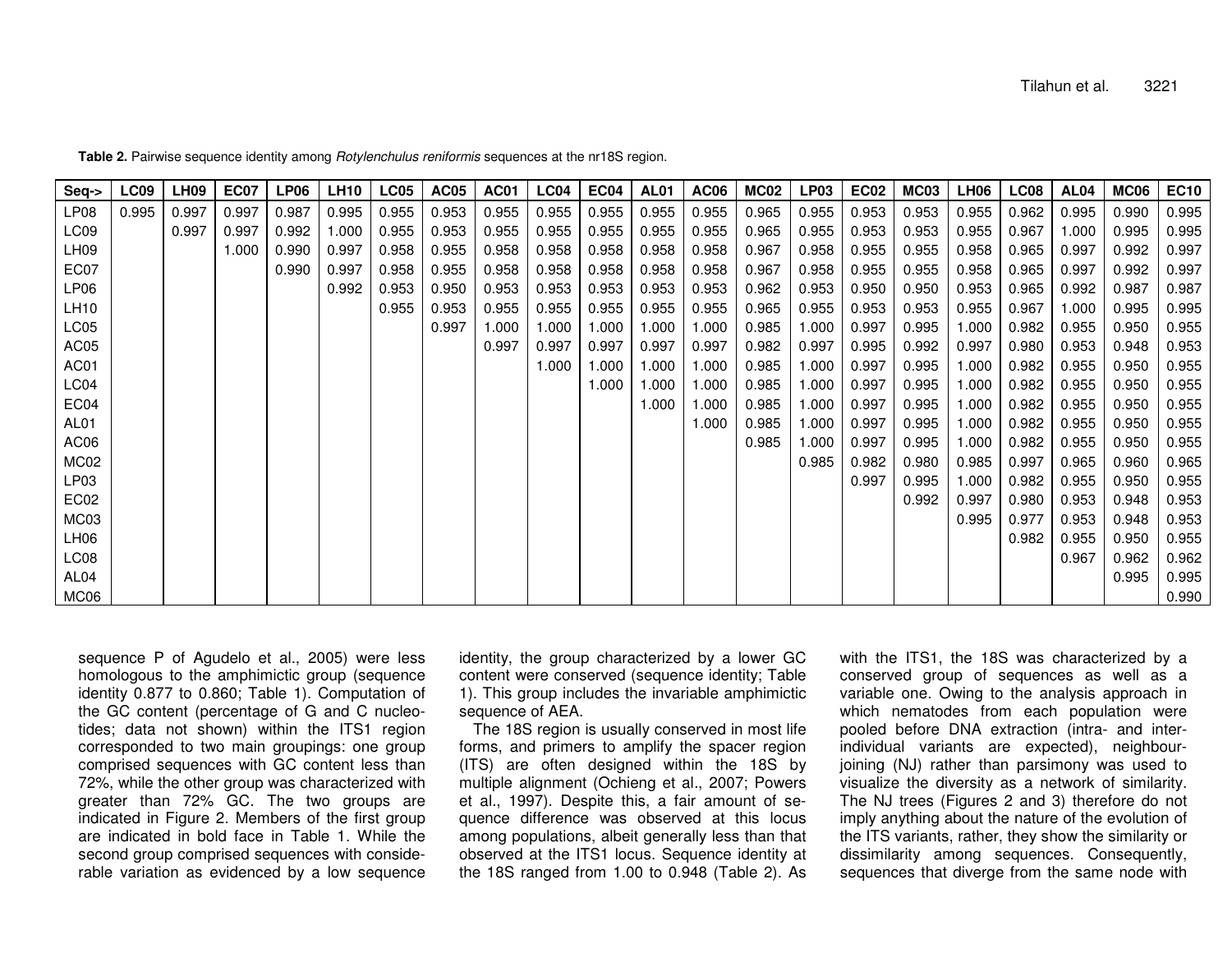

**Figure 2.** Neighbour-joining analysis showing the clustering of nrITS sequences.



**Figure 3.** Neighbour-joining analysis showing the clustering of 18S sequence.

no branch lengths are inferred to be identical. Some of the populations analyzed for 18S were not analyzed at ITS1; therefore variation at the two regions cannot be compared for the same set of sequences.

Current and future application towards resistance in cotton varieties to this pathogen requires reliable information on the molecular variability of this nematode in cotton-growing areas. This study reports genetic variation at the nuclear ribosomal ITS1 and 18S rDNA in *R. reniformis* from a narrow geographic range (Alabama) as would be expected from theory and from previous work on other nematode species (Amiri et al*.*, 2002; Stack et al*.*, 2000; Bendezu et al*.*, 1998). The study by AEA covered a wider range than this study- as stated earlieryet the authors detected no polymorphism at the ITS1 among amphimictic populations. The authorship of AEA comprised a team of considerable experience in nematology and molecular biology. Their work was conducted competently. It is, thus, most parsimonious to believe that the discrepancy between the two datasets is a result of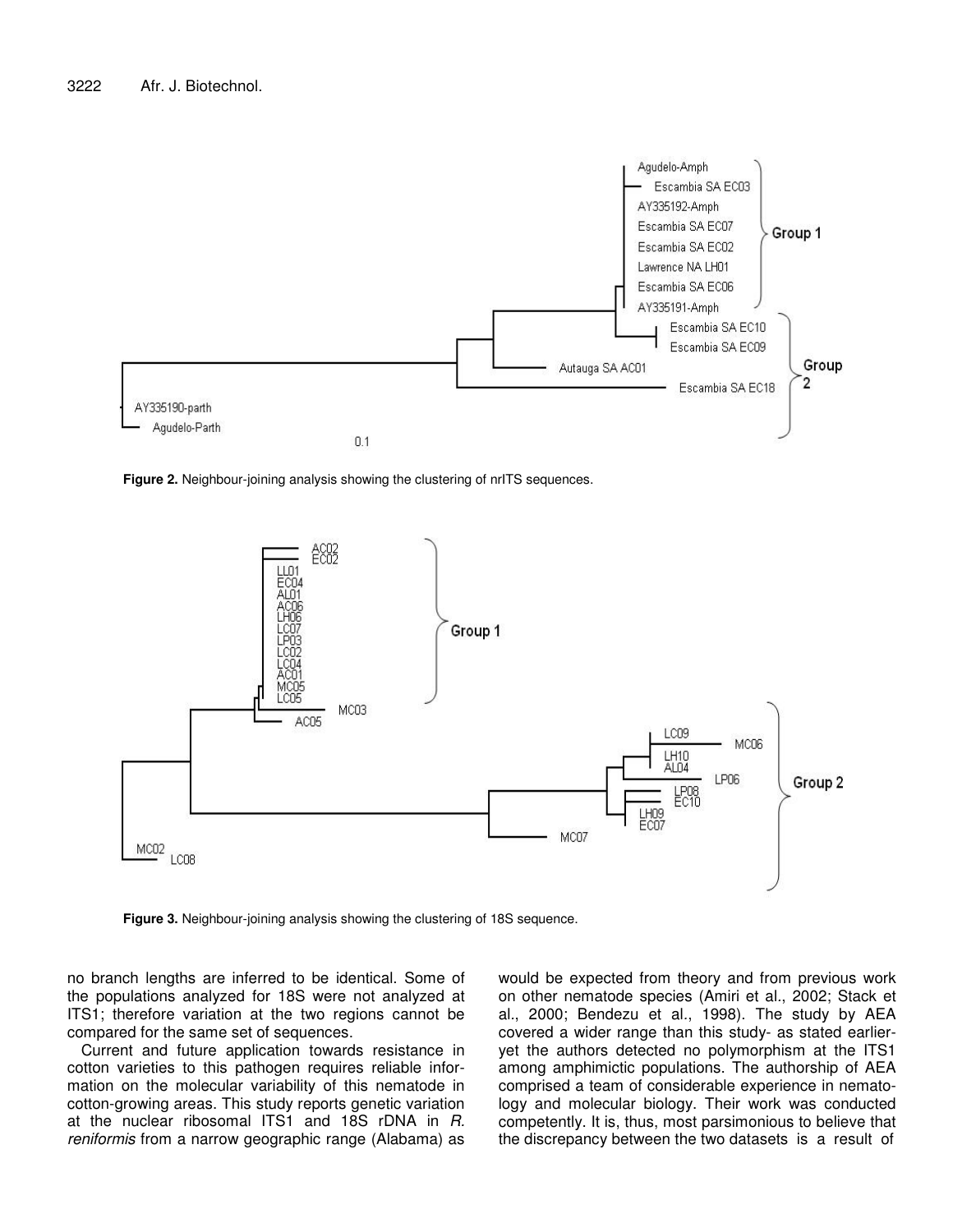technical aspects in the amplification process. The results would appear to suggest that AEA amplified one paralog of the ITS in their study. Sequences that have evolved from a single most recent common ancestor (MRCA) at the root of a clade are said to be orthologous. In contrast, DNA sequences that are the result of gene duplication events are paralogs. The ITS region has exhibited paralogy in the studies of many life forms, including nematodes (Hugall et al*.*, 1999). As stated earlier, our study recovered two sets of sequences: a conserved group and a more variable one. The conserved sequence group was characterized by a lower GC content and a sequence identity of 1.00, showing that the ITS1 was invariable among members of this group. The ITS1 sequence of amphimictic nematodes reported by AEA as showing no variation clustered with this invariable group. It is reasonable to believe that these two sequence sets are paralogs of ITS. Results of 18S, which also showed a conserved group as well as a variable group, strengthen the argument that this ribosomal DNA could be characterized by paralogy. If only members showing no variation were amplified in this work, we would easily conclude that no variation existed at the ITS region. This might explain why AEA found no variation at the ITS1. The more variable set had a higher GC content, perhaps suggesting some structural stability. However, the identification of pseudogenes is beyond the scope of this manuscript.

PCR problems in DNA sequencing can be twofold: small inevitable variations in PCR conditions can influence which of the paralogs are amplified. AEA designed amplification primers from the genome of an amphimictic *R. reniformis* nematode, which was then used to amplify other members of the same group. The primers used in the present study were designed from the genome of a related genus, *Belonolaimus* (Cherry et al*.*, 1997). The expected nucleotide variation between the genomes amplified in this study and that of *Belonolaimus* might have influenced the amplification of a more variable copy of the nrITS in this study. Despite the high fidelity of the DNA polymerases, there is a variable error rate in the synthesized DNA due to nucleotide mis-incorporations (Ochieng et al*.*, 2007), and by many factors in the reaction mixture, such as concentrations of dNTPs, magnesium ions, and pH (Ling et al*.*,1991), as well as the kind and amount of DNA being amplified. The possibility that PCR and gel recovery artefacts might have caused variation in our work can be ruled out because in this study, all the large indels occurred at the same nucleotide position for each population and were widespread. There were defined segments of rDNA sequence that showed variation shared between and among groups of the nematodes, authenticating that real variation existed among populations. We conclude that *R. reniformis* is diverse at the nuclear ribosomal DNA. An earlier report (Agudelo et al*.*, 2005) showing no variation of this molecule in the reniform nematode in the US might have

been caused by the amplification of a conserved ITS paralog identified in this study.

## **ACKNOWLEDGMENTS**

This manuscript is dedicated to the memory of the late Allan Zipf. Sequences published by Paula Agudelo and co-workers, and those submitted to GenBank by Iwahori and Sano have been used for comparison. The authors would like to express additional appreciation to R. Kantety, L. Carter, T. O. Powers, M. Burns, R. Robbins, C. Burmester, K. Siggers, D. Marsic, and Z. Wu for their assistance on this project. This study was supported by a grant from the Applied Genomics for Cotton Improvement (State Grant ALAX-2280143164-0188544), a portion of a Master's thesis by Yonathan Tilahun, Contributed by the Agricultural Experiment Station, Alabama A&M University, publication No.529. Mention of trade name, warranty, proprietary product, or vendor does not constitute an endorsement of a product and does not imply its approval to the exclusion of other products or vendors that may also be suitable.

## **REFERENCES**

- Agudelo PR, Robbins T, Stewart J, Szalanski A (2005). Intraspecific variability of *Rotylenchulus reniformis* from cotton-growing regions in the United States. J. Nematol. 37(1): 105-114.
- Amiri S, Subbotin SA, Moens M (2002). Identification of the beet cyst nematode *Heteroders schachtii* by PCR. Eur. J. Plant Pathol. 10: 497-506.
- Bendezu IF, Evens K, Burrows PR, De Pomerai D, Canto-Saenz M (1998). Inter- and Intra-specific genomic variability of the potato cyst nematodes *Globodera pallida* and *G. rostochiensis* from Europe and South America using RAPD-PCR. Nematologica, 44: 49-61.
- Cherry T, Szalanski AL, Todd TC, Powers TO (1997). The internal transcribed spacer region of *Belonolaimus* (Nemata: Belonoaimidae). J. Nematol. 29: 23-29.
- Davis RF, Koenning SR, Kemerait RC, Cummings TD, Shurley WD (2003). *Rotylenchulus reniformis* management in cotton with crop rotation. J. Nematol. 35: 58-64.
- De Ley IT, Karssen G, De Ley P, Vierstraete A, Waeyenberge L, Moens M, Vanfleteren J (1999). Phylogenetic analyses of internal transcribed spacer region sequences within *Meloidogyne*. J. Nematol. 31: 530-531.
- Harris TH, Szalanski AL, Powers TO (2001). Molecular identification of nematodes manual. Manual 1. http://nematode.unl.edu/IS\_ID/lts\_id.htm.
- Hugall A, Stanton J, Moritz C (1999). Reticulate evolution and the origins of ribosomal internal transcribed spacer diversity in apomictic *Meloidogyne*. Mol. Biol. Evol. 16: 157-164.
- Jenkins WR (1964). A rapid centrifugal floatation technique for separating nematodes from soil. Plant Dis. Rep. 48: 692.
- Koenning SR, Kirkpatric TL, Starr JL, Wrather JA, Walker NR, Mueller JD (2004). Plant-parasitic nematodes attacking cotton in the United States: Old and emerging production challenges. Plant Dis. 88: 100- 113.
- Lehman PS, Inserra RN (1989). Morphometric variation of *Rotylenchulus parvus* and *Rotylenchulus reniformis* populations in the southern United States. Proc. Soil Crop Sci. Soc. Florida 49: 220- 226.
- Ling LL, Keohavong P, Dias C, Thilly WG (1991). Optimization of the